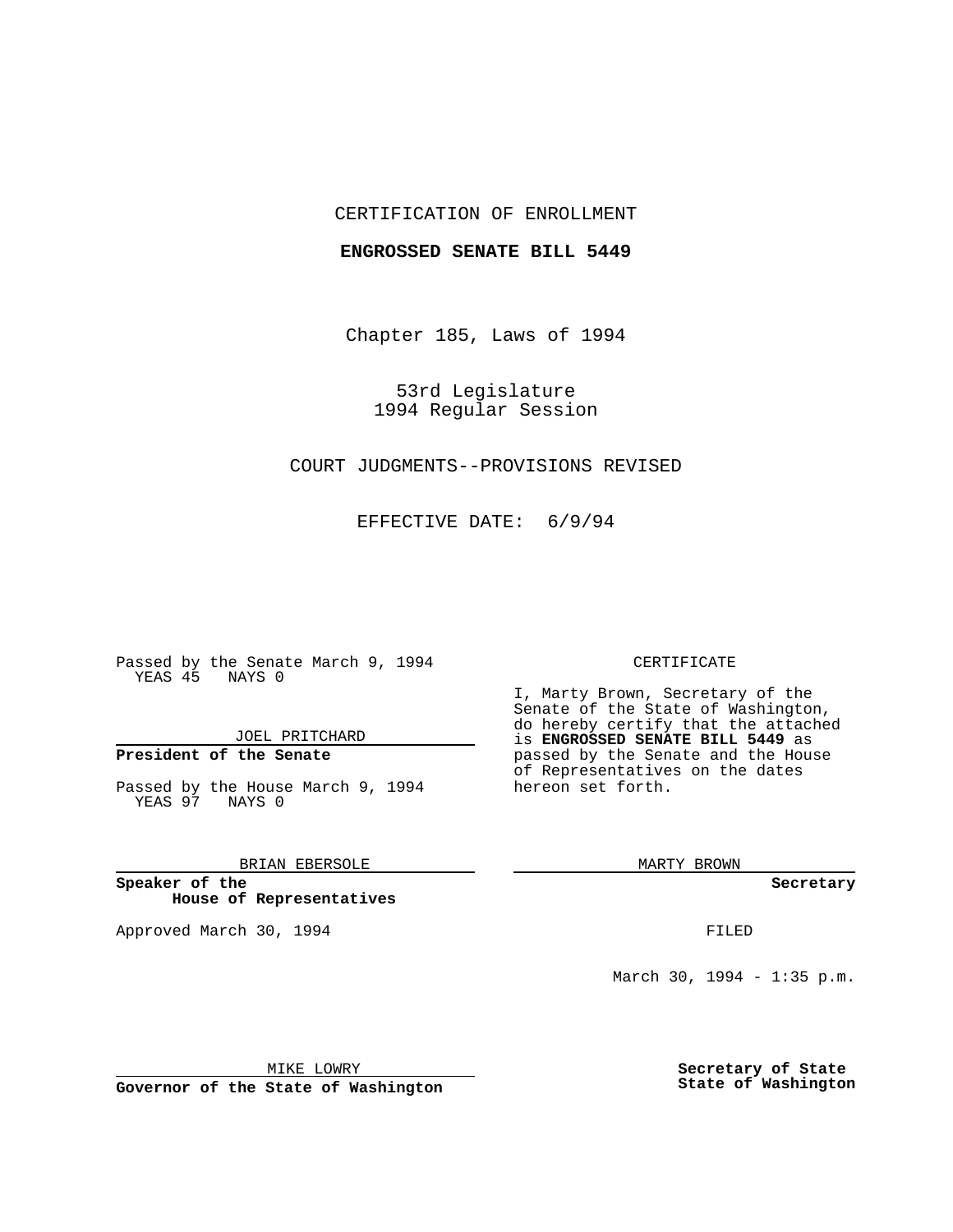## **ENGROSSED SENATE BILL 5449** \_\_\_\_\_\_\_\_\_\_\_\_\_\_\_\_\_\_\_\_\_\_\_\_\_\_\_\_\_\_\_\_\_\_\_\_\_\_\_\_\_\_\_\_\_\_\_

\_\_\_\_\_\_\_\_\_\_\_\_\_\_\_\_\_\_\_\_\_\_\_\_\_\_\_\_\_\_\_\_\_\_\_\_\_\_\_\_\_\_\_\_\_\_\_

AS RECOMMENDED BY THE CONFERENCE COMMITTEE

Passed Legislature - 1994 Regular Session

**State of Washington 53rd Legislature 1993 Regular Session By** Senator Hargrove

Read first time 01/29/93. Referred to Committee on Law & Justice.

 AN ACT Relating to judgments; amending RCW 4.56.100, 4.64.030, 6.21.110, 36.48.090, 7.40.080, 6.36.025, 6.36.035, and 6.36.045; and adding a new section to chapter 36.18 RCW.

BE IT ENACTED BY THE LEGISLATURE OF THE STATE OF WASHINGTON:

 **Sec. 1.** RCW 4.56.100 and 1983 c 28 s 1 are each amended to read as follows:

 (1) When any judgment for the payment of money only shall have been paid or satisfied, the clerk of the court in which such judgment was rendered shall note upon the record in the execution docket satisfaction thereof giving the date of such satisfaction upon either the payment to such clerk of the amount of such judgment, costs and interest and any accrued costs by reason of the issuance of any execution, or the filing with such clerk of a satisfaction entitled in such action and identifying the same executed by the judgment creditor or his attorney of record in such action or his assignee acknowledged as deeds are acknowledged. Every satisfaction of judgment and every partial satisfaction of judgment which provides for the payment of money shall clearly designate the judgment creditor and his or her attorney if any, the judgment debtor, the amount or type of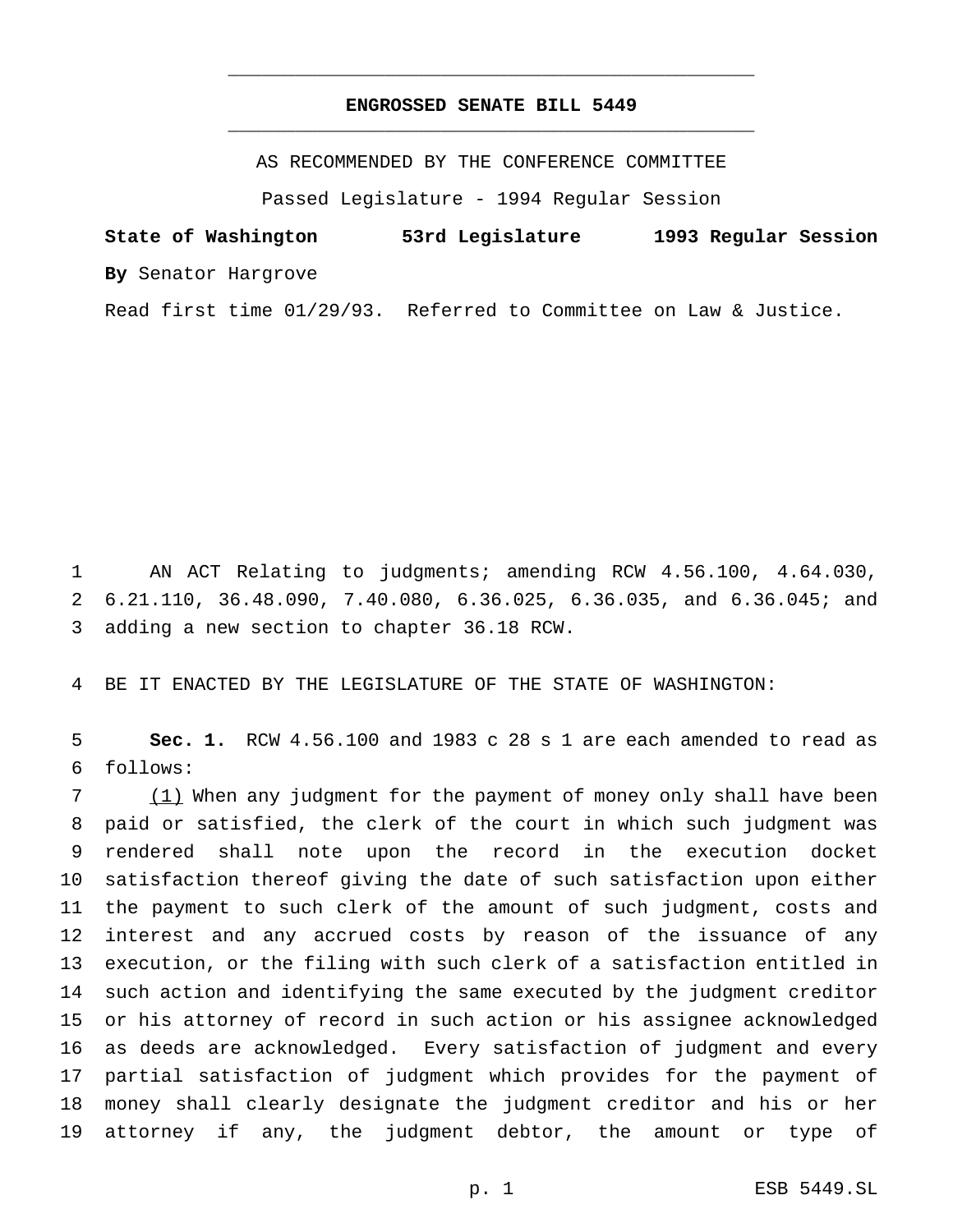satisfaction, whether the satisfaction is full or partial, the cause number, and the date of entry of the judgment. A certificate by such clerk of the entry of such satisfaction by him may be filed in the office of the clerk of any county in which an abstract of such judgment has been filed. When so satisfied by the clerk or the filing of such certificate the lien of such judgment shall be discharged.

 (2) The department of social and health services shall file a 8 satisfaction of judgment for welfare fraud conviction if a person does not pay money through the clerk as required under subsection (1) of 10 this section.

 (3) The department of corrections shall file a satisfaction of 12 judgment if a person does not pay money through the clerk's office as 13 required under subsection (1) of this section.

 **Sec. 2.** RCW 4.64.030 and 1987 c 442 s 1107 are each amended to read as follows:

 The clerk shall enter all judgments in the execution docket, subject to the direction of the court and shall specify clearly the amount to be recovered, the relief granted, or other determination of the action.

 On the first page of each judgment which provides for the payment of money, the following shall be succinctly summarized: The judgment creditor and the name of his or her attorney, the judgment debtor, the amount of the judgment, the interest owed to the date of the judgment, and the total of the taxable costs and attorney fees, if known at the time of the entry of the judgment. If the attorney fees and costs are not included in the judgment, they shall be summarized in the cost bill when filed. This information is included in the judgment to assist the 28 county clerk in his or her record-keeping function. The clerk may not 29 sign or file a judgment, and a judgment does not take effect, until the 30 judgment has a summary in compliance with this section. The clerk is 31 not liable for an incorrect summary.

 **Sec. 3.** RCW 6.21.110 and 1987 c 442 s 611 are each amended to read as follows:

34 (1) Upon the return of any sale of real estate, the clerk: (a) 35 Shall enter the cause, on which the execution or order of sale issued, by its title, on the motion docket, and mark opposite the same: "Sale of land for confirmation"; (b) shall mail notice of the filing of the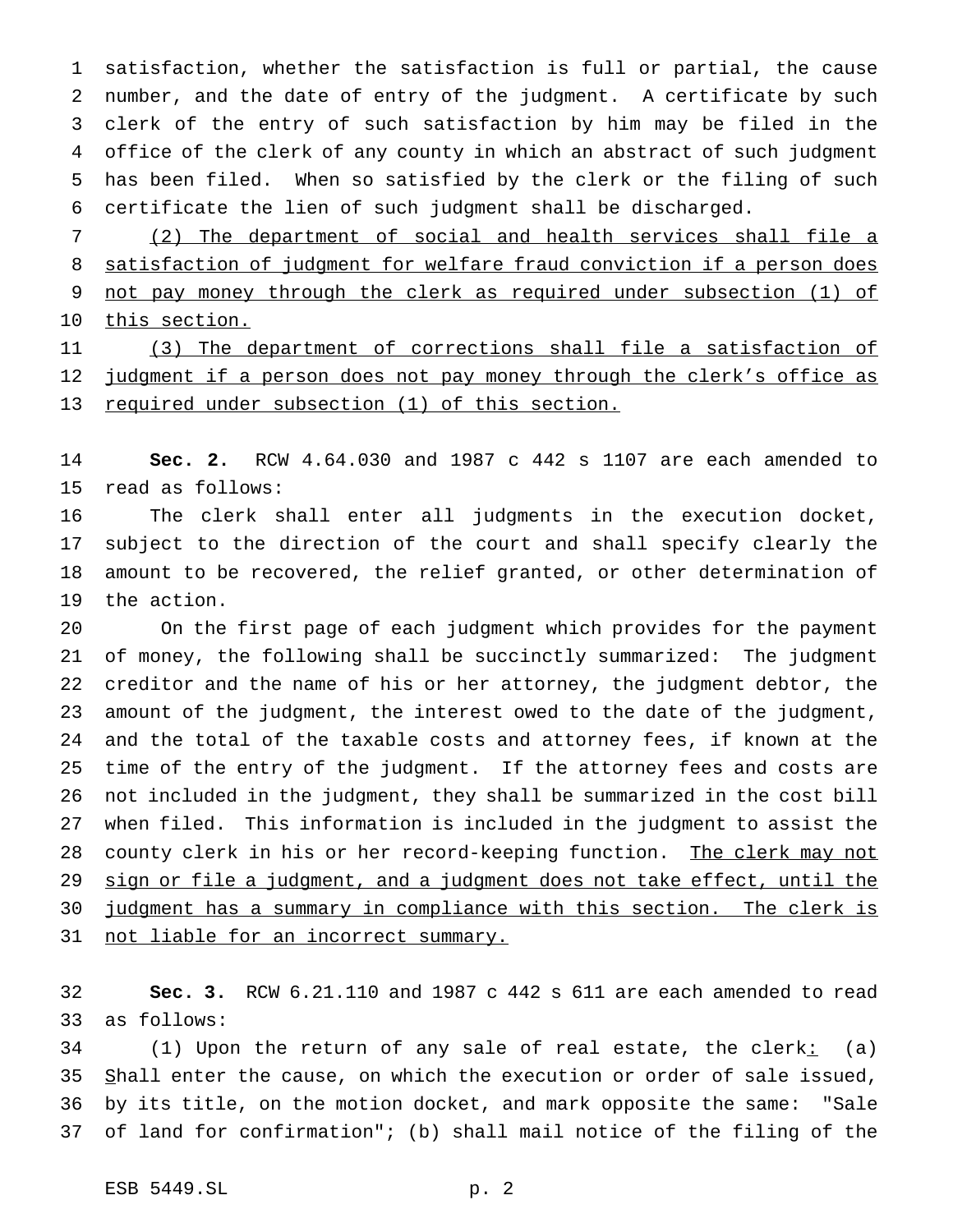return of sale to all parties who have entered a written notice of appearance in the action and who have not had an order of default entered against them; (c) shall file proof of such mailing in the action; (d) shall apply the proceeds of the sale returned by the sheriff, or so much thereof as may be necessary, to satisfaction of the judgment, including interest as provided in the judgment, and shall pay 7 any excess proceeds as provided in subsection (5) of this section by 8 direction of court order; and (e) upon confirmation of the sale, shall deliver the original certificate of sale to the purchaser.

 (2) The judgment creditor or successful purchaser at the sheriff's sale is entitled to an order confirming the sale at any time after twenty days have elapsed from the mailing of the notice of the filing of the sheriff's return, on motion with notice given to all parties who have entered a written notice of appearance in the action and who have not had an order of default entered against them, unless the judgment debtor, or in case of the judgment debtor's death, the representative, or any nondefaulting party to whom notice was sent shall file objections to confirmation with the clerk within twenty days after the mailing of the notice of the filing of such return.

 (3) If objections to confirmation are filed, the court shall nevertheless allow the order confirming the sale, unless on the hearing of the motion, it shall satisfactorily appear that there were substantial irregularities in the proceedings concerning the sale, to the probable loss or injury of the party objecting. In the latter case, the court shall disallow the motion and direct that the property be resold, in whole or in part, as the case may be, as upon an execution received as of that date.

 (4) Upon a resale, the bid of the purchaser at the former sale shall be deemed to be renewed and continue in force, and no bid shall be taken, except for a greater amount. If on resale the property sells for a greater amount to any person other than the former purchaser, the clerk shall first repay to the former purchaser out of the proceeds of the resale the amount of the former purchaser's bid together with interest as is provided in the judgment.

 (5) If, after the satisfaction of the judgment, there be any proceeds of the sale remaining, the clerk shall pay such proceeds to the judgment debtor, or the judgment debtor's representative, as the case may be, before the order is made upon the motion to confirm the sale only if the party files with the clerk a waiver of all objections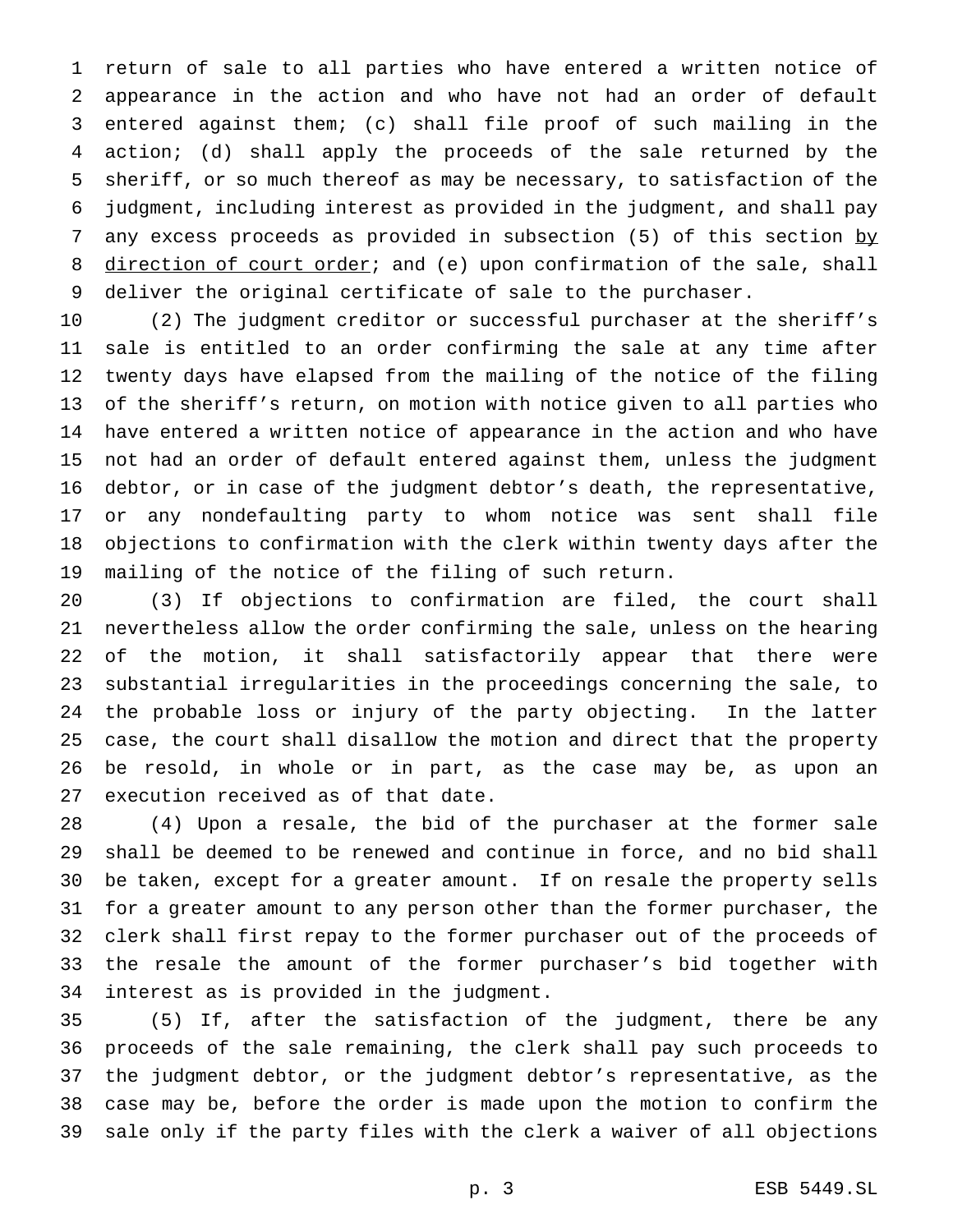made or to be made to the proceedings concerning the sale; otherwise the excess proceeds shall remain in the custody of the clerk until the sale of the property has been disposed of; but if the sale be confirmed, such excess proceeds shall be paid to the judgment debtor or representative as a matter of course.

 (6) The purchaser shall file the original certificate of sale for record with the recording officer in the county in which the property is located.

 **Sec. 4.** RCW 36.48.090 and 1987 c 363 s 4 are each amended to read as follows:

 Whenever the clerk of the superior court has funds held in trust for any litigant or for any purpose, they shall be deposited in a separate fund designated "clerk's trust fund," and shall not be commingled with any public funds. However, in the case of child support payments, the clerk may send the checks or drafts directly to the recipient or endorse the instrument to the recipient and the clerk is not required to deposit such funds. In processing child support payments, the clerk shall comply with RCW 26.09.120. The clerk may invest the funds in any of the investments authorized by RCW 36.29.020. The clerk shall place the income from such investments in the county current expense fund to be used by the county for general county 22 purposes unless: (1) The funds being held in trust in a particular matter are two thousand dollars or more, and (2) a litigant in the matter has filed a written request that such investment be made of the 25 funds being held in trust ((and the income be paid to the 26 beneficiary)). Interest income accrued from the date of filing of the 27 written request for investment shall be paid to the beneficiary. In such an event, any income from such investment shall be paid to the beneficiary of such trust upon the termination thereof: PROVIDED, That five percent of the income shall be deducted by the clerk as an investment service fee and placed in the county current expense fund to be used by the county for general county purposes.

 In any matter where funds are held in the clerk's trust fund, any litigant who is not represented by an attorney and who has appeared in matters where the funds held are two thousand dollars or more shall receive written notice of the provisions of this section from the clerk.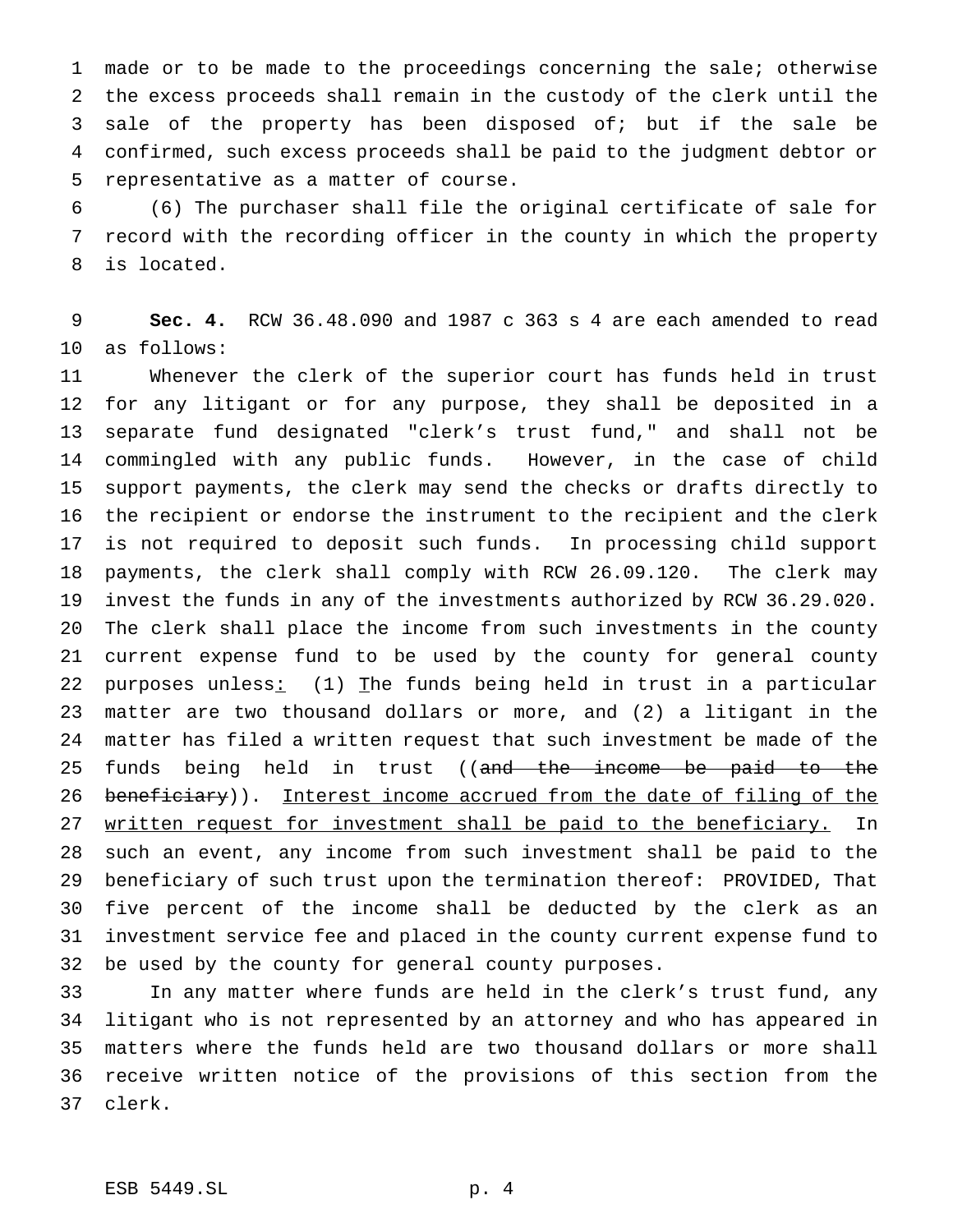**Sec. 5.** RCW 7.40.080 and 1957 c 51 s 9 are each amended to read as follows:

 No injunction or restraining order shall be granted until the party asking it shall enter into a bond, in such a sum as shall be fixed by the court or judge granting the order, with surety to the satisfaction of the clerk of the superior court, to the adverse party affected thereby, conditioned to pay all damages and costs which may accrue by reason of the injunction or restraining order. The sureties shall, if required by the clerk, justify as provided by law, and until they so 10 justify, the clerk shall be responsible for their sufficiency. The 11 court in its sound discretion may waive the required bond in situations 12 in which a person's health or life would be jeopardized.

 **Sec. 6.** RCW 6.36.025 and 1977 ex.s. c 45 s 1 are each amended to read as follows:

 (1) A copy of any foreign judgment authenticated in accordance with the act of congress or the statutes of this state may be filed in the office of the clerk of any superior court of any county of this state. The clerk shall treat the foreign judgment in the same manner as a judgment of the superior court of this state. A judgment so filed has the same effect and is subject to the same procedures, defenses, set- offs, counterclaims, cross-complaints, and proceedings for reopening, vacating, or staying as a judgment of a superior court of this state and may be enforced or satisfied in like manner.

 (2) Alternatively, a copy of any foreign judgment (a) authenticated 25 in accordance with the act of congress or the statutes of this state, and (b) within the civil jurisdiction and venue of the district court as provided in RCW 3.66.020, 3.66.030, and 3.66.040, may be filed in 28 the office of the clerk of any district court of this state. The clerk 29 shall treat the foreign judgment in the same manner as a judgment of 30 the district court of this state. A judgment so filed has the same 31 effect and is subject to the same procedures, defenses, set-offs, counterclaims, cross-complaints, and proceedings for reopening, 33 vacating, or staying as a judgment of a district court of this state, and may be enforced or satisfied in like manner.

 **Sec. 7.** RCW 6.36.035 and 1979 c 97 s 1 are each amended to read as follows: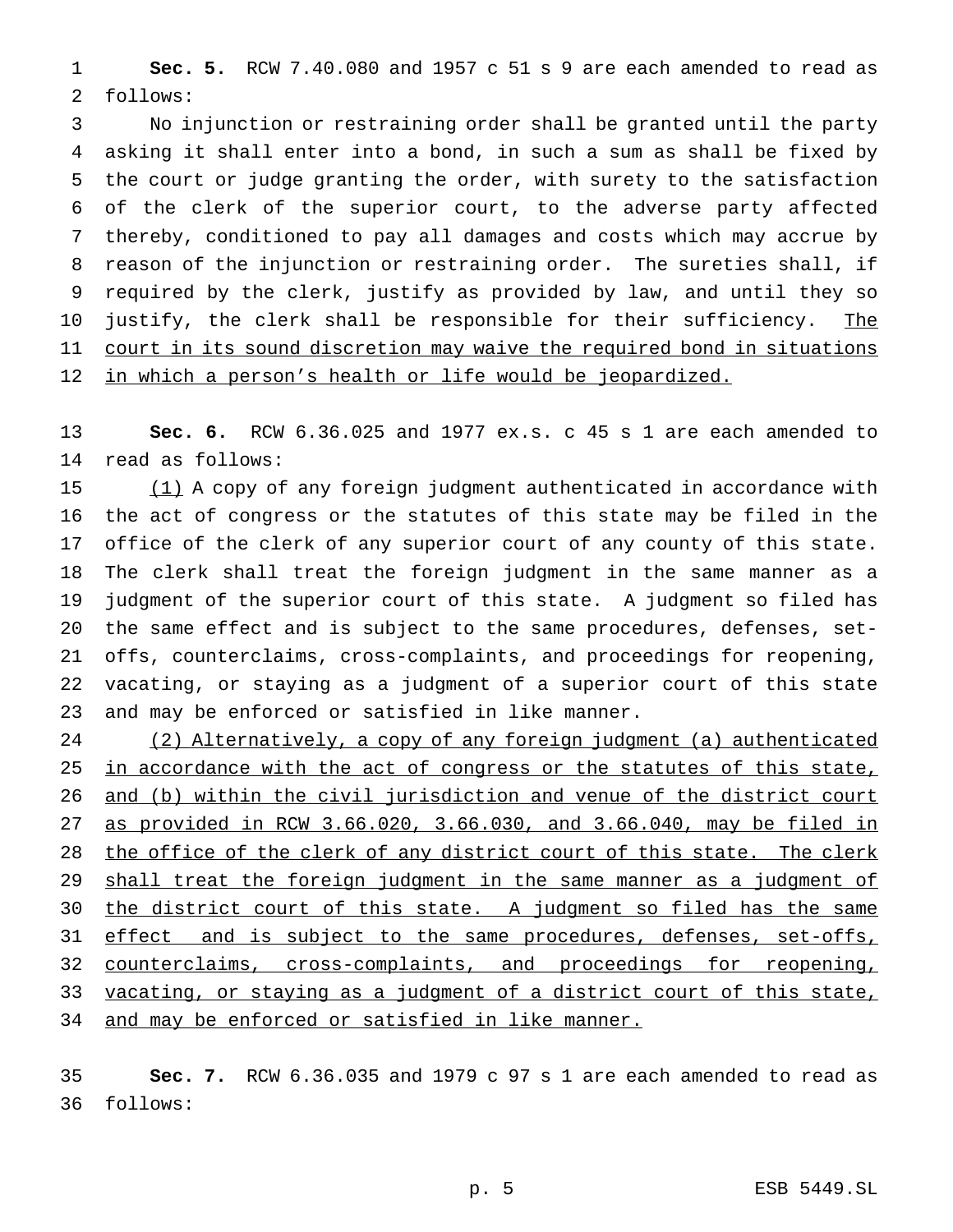(1) At the time of the filing of the foreign judgment, the judgment creditor or the judgment creditor's lawyer shall make and file with the clerk of court an affidavit setting forth the name and last known post office address of the judgment debtor, and the judgment creditor.

 (2) Promptly upon the filing of the foreign judgment and the affidavit, the clerk shall mail notice of the filing of the foreign judgment to the judgment debtor at the address given and shall make a note of the mailing in the docket. The notice shall include the name and post office address of the judgment creditor and the judgment creditor's lawyer if any in this state. In addition, the judgment creditor may mail a notice of the filing of the judgment to the judgment debtor and may file proof of mailing with the clerk. Lack of notice of filing by the clerk shall not affect the enforcement proceedings if proof of mailing by the judgment creditor has been filed.

 (3) $(a)$  No execution or other process for enforcement of a foreign judgment filed ((hereunder)) in the office of the clerk of a superior 18 court shall issue until ten days after the date the judgment is filed, or until ten days after mailing the notice of filing, whether mailed by the clerk or judgment creditor, whichever is later.

 (b) No execution or other process for enforcement of a foreign 22 judgment filed in the office of the clerk of a district court shall 23 issue until fourteen days after the date the judgment is filed, or until fourteen days after mailing the notice of filing, whether mailed 25 by the clerk or judgment creditor, whichever is later.

 **Sec. 8.** RCW 6.36.045 and 1977 ex.s. c 45 s 3 are each amended to read as follows:

 $(1)(a)$  If the judgment debtor shows the superior court of any county that an appeal from the foreign judgment is pending or will be taken, or that a stay of execution has been granted, the court shall stay enforcement of the foreign judgment until the appeal is concluded, the time for appeal expires, or the stay of execution expires or is vacated, upon proof that the judgment debtor has furnished the security for the satisfaction of the judgment required by the state in which it was rendered.

36  $((+2))$  (b) If the judgment debtor shows the superior court of any county any ground upon which enforcement of a judgment of a superior court of any county of this state would be stayed, the court shall stay